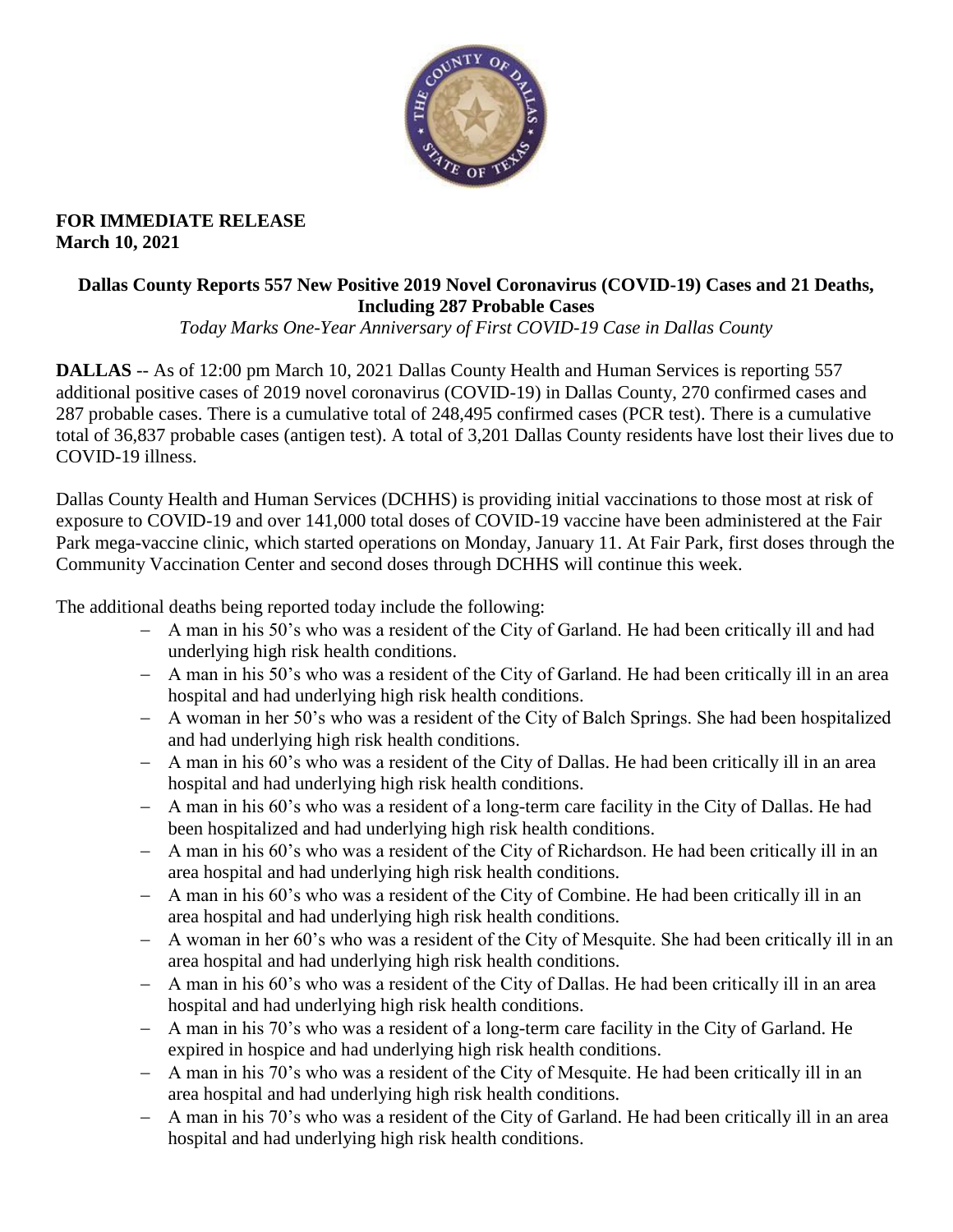- A man in his 70's who was a resident of the City of Dallas. He had been hospitalized and had underlying high risk health conditions.
- A woman in her 70's who was a resident of the City of Dallas. She had been hospitalized and had underlying high risk health conditions.
- A man in his 70's who was a resident of the City of Dallas. He had been critically ill in an area hospital and had underlying high risk health conditions.
- A woman in her 70's who was a resident of the City of Balch Springs. She had been hospitalized and had underlying high risk health conditions.
- A man in his 80's who was a resident of the City of Dallas. He had been critically ill in an area hospital and had underlying high risk health conditions.
- A man in his 80's who was a resident of the City of Garland. He had been hospitalized and had underlying high risk health conditions.
- A woman in her 80's who was a resident of the City of Sunnyvale. She had been critically ill in an area hospital and had underlying high risk health conditions.
- A man in his 80's who was a resident of a long-term care facility in the City of Dallas. He had been critically ill in an area hospital and had underlying high risk health conditions.
- A man in his 80's who was a resident of a long-term care facility in the City of Farmers Branch. He expired in hospice care and had underlying high risk health conditions.

Nine cases of the SARS-CoV-2 variant B.1.1.7 have been identified in residents of Dallas County. One was hospitalized and five had history of recent domestic travel outside of Texas. The provisional seven-day average of daily new confirmed and probable cases (by date of test collection) for CDC week 8 was **457**, which is a rate of **17.3** daily new cases per 100,000 residents. The percentage of respiratory specimens testing positive for SARS-CoV-2 remains high, with **12.1%** of symptomatic patients presenting to area hospitals testing positive in week 8 (week ending 2/27/21).

During the past 30 days, there were 1,714 COVID-19 cases in school-aged children and staff reported from 504 separate K-12 schools in Dallas County. An additional death of a teacher's assistant in a Dallas County K-12 school from COVID-19 was confirmed this past week.

There are currently 43 active long-term care facility outbreaks. A cumulative total of 4,225 residents and 2,332 healthcare workers in long-term facilities in Dallas have been diagnosed with COVID-19. Of these, 969 have been hospitalized and 624 have died. About 22% of all deaths reported to date have been associated with longterm care facilities. Eleven outbreaks of COVID-19 in congregate-living facilities (e.g. homeless shelters, group homes, and halfway homes) have been reported in the past 30 days. A cumulative total of 402 residents and 203 staff members in congregate-living facilities in Dallas have been diagnosed with COVID-19.

Of all confirmed cases requiring hospitalization to date, more than two-thirds have been under 65 years of age. Diabetes has been an underlying high-risk health condition reported in about a third of all hospitalized patients with COVID-19. New cases are being reported as a daily aggregate, with more detailed summary reports updated Tuesday and Friday evenings are available at: [https://www.dallascounty.org/departments/dchhs/2019](https://www.dallascounty.org/departments/dchhs/2019-novel-coronavirus/daily-updates.php) [novel-coronavirus/daily-updates.php.](https://www.dallascounty.org/departments/dchhs/2019-novel-coronavirus/daily-updates.php)

Local health experts use hospitalizations, ICU admissions, and ER visits as three of the key indicators in determining the COVID-19 Risk Level (color-coded risk) and corresponding guidelines for activities during our COVID-19 response. There were 303 COVID-19 patients in acute care in Dallas County for the period ending on Tuesday, March 9. The number of emergency room visits for COVID-19 like symptoms in Dallas County was 388 for the same time-period, which represents around 14 percent of all emergency department visits in the county according to information reported to the North Central Texas Trauma Regional Advisory Council. While these numbers have declined substantially since peak highs after the winter holidays, these numbers still represent a substantial impact on our health care facilities, most of which have been stretched due to COVID for close to a year. We remain concerned for additional waves due to a potential rise in variants and because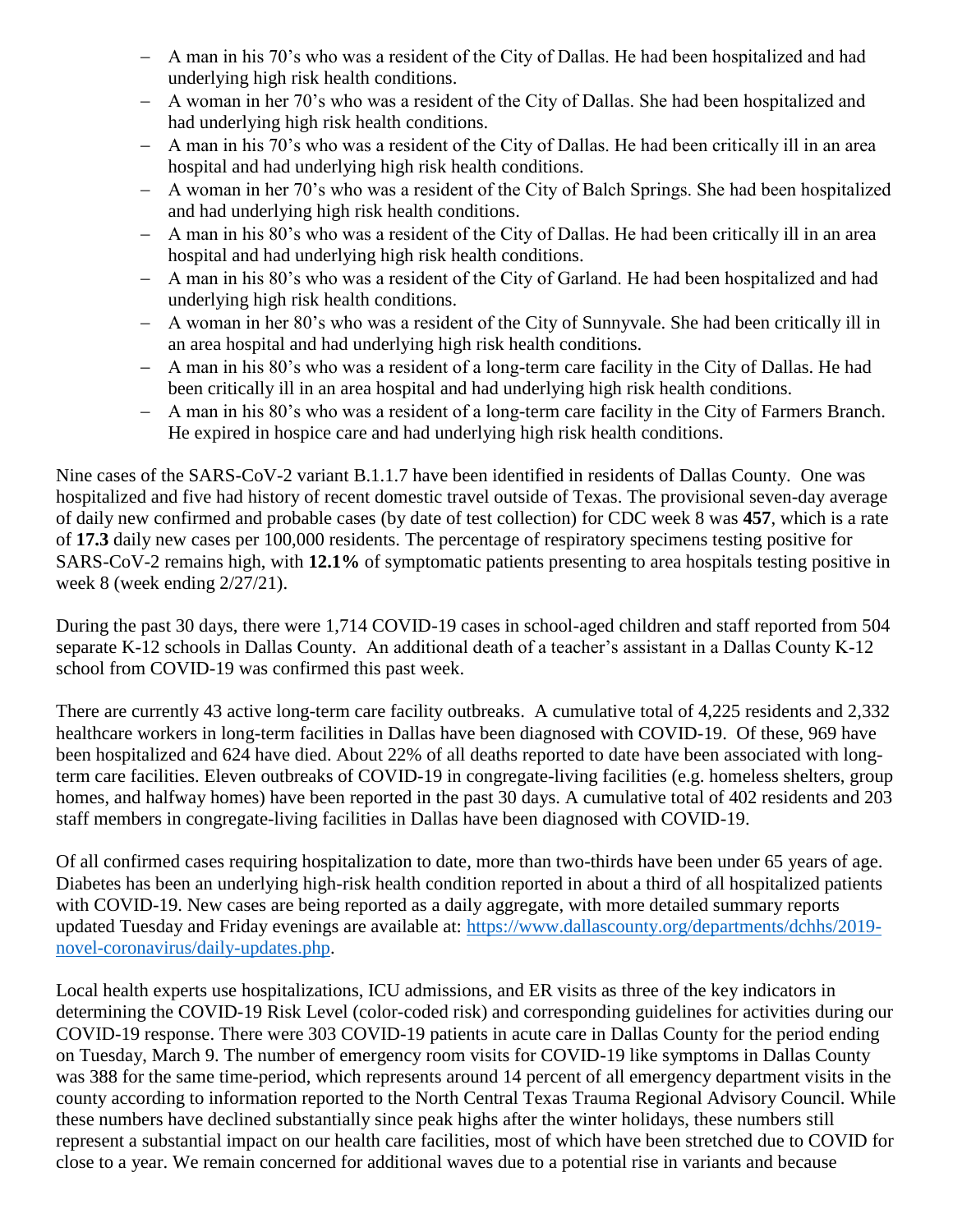community spread remains high creating an environment for cases to reignite. We encourage everyone to follow public health guidance, continue masking and avoid crowded and non-essential indoor settings. Updated UTSW forecasting indicates hospitalizations between 130-220 and daily case counts between 240-500 by March 25th. You can find additional information on risk-level monitoring data [here.](https://www.dallascounty.org/Assets/uploads/docs/hhs/2019-nCoV/C-19-risklevelmgmt/030921-DallasCounty-COVID-19-Hospitalization-Data.pdf)





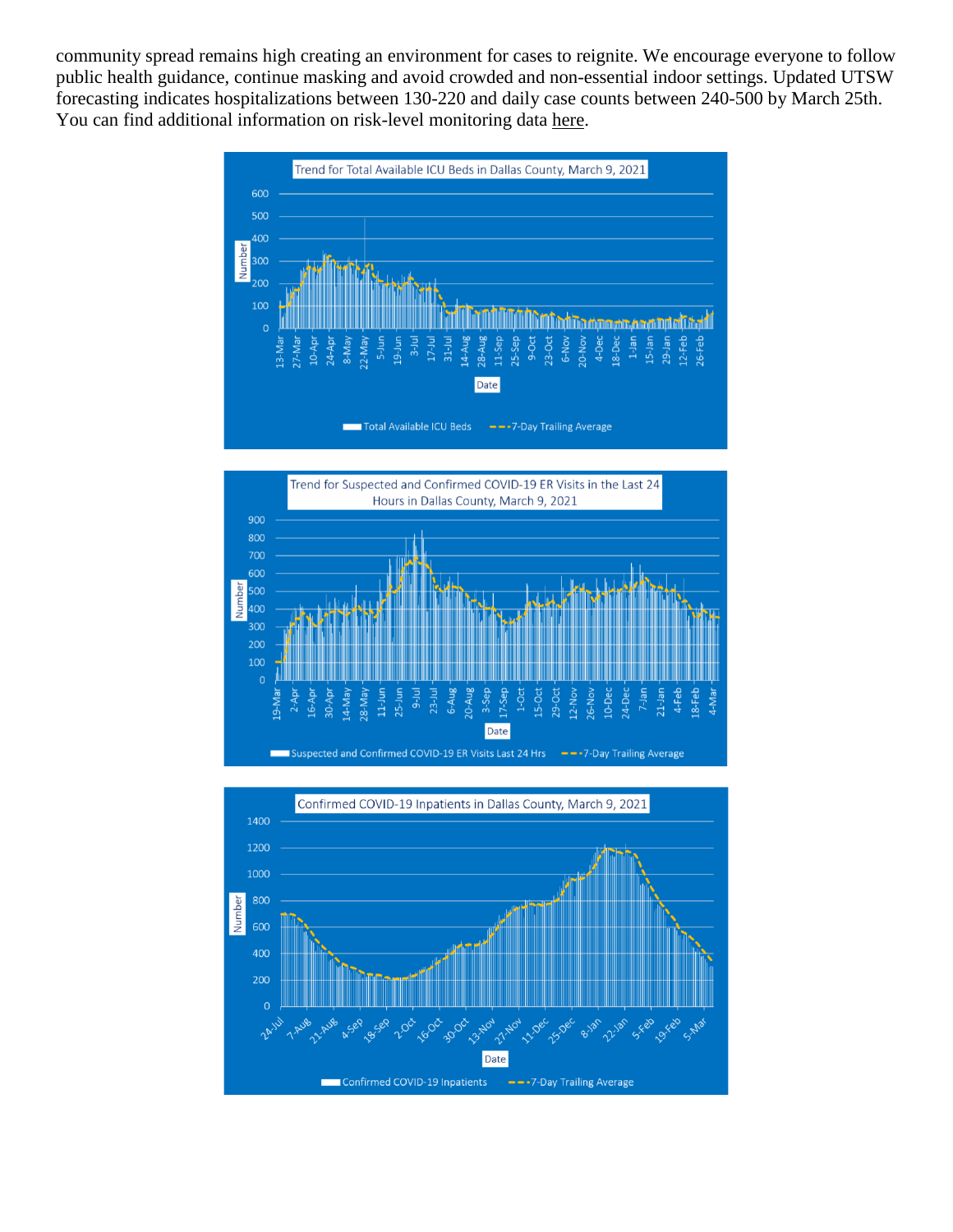

"Today marks the one-year anniversary from the day we announced the first COVID-19 case. To mark this grim anniversary, we announce 557 new COVID-19 cases and an additional 21 deaths. In this last year, 3,201 Dallas County residents have lost their battle with COVID-19 and over 285,000 have been stricken with COVID-19 with many more cases going undiagnosed.

It has been a long year, but I am so thankful for the resolve and resiliency of the people of Dallas County and North Texas. You followed the science and the facts. You have done what you can to help curb the spread of COVID-19. You've helped one another whether volunteering at food banks, vaccination sites or donating to a worthy cause. So many North Texans have been a part of this fight. The fight is not over but we are now turning the tide and winning it.

We all have a role to play and your role is to continue doing those things that the facts and the science proved to be effective to stop the curb of COVID-19. Continue to wear your mask and avoid crowds of unvaccinated strangers. Disregard politicians who conflict with local and national health leaders. Help one another and show grace toward your fellow man whether he agrees or disagrees with you.

It is very important that everyone register for vaccine even if you are not currently eligible. Once you become eligible, the sooner you register the faster you will be able to receive your vaccine. Most counties including Dallas and Tarrant now allow anyone to register. Please register anywhere you are willing to drive to get your vaccine and get it as soon as it is your turn. If we all take these common-sense steps, we can reach herd immunity and get to a new normal this summer. I am blessed to represent such a great community and humbled by the support you've shown throughout this very difficult year to me, our first responders and your fellow residents," said Dallas County Judge Clay Jenkins.

# **All Dallas County COVID-19 Updates and Information can be found here:**

<https://www.dallascounty.org/covid-19/> and all guidance documents can be found here: <https://www.dallascounty.org/covid-19/guidance-health.php>

# **Specific Guidance for the Public:**

- [Dallas County COVID-19 Related Health Guidance for the Public](https://www.dallascounty.org/Assets/uploads/docs/covid-19/community/Dallas-CovidGeneralGuidelines-060620.pdf)
- [Dallas County Measures for Protecting An Institution's Workforce from COVID-19 Infection:](https://www.dallascounty.org/Assets/uploads/docs/covid-19/community/Dallas_Covid_Employer_Guidance_FINAL.pdf)  [Employer/Employee Guidance](https://www.dallascounty.org/Assets/uploads/docs/covid-19/community/Dallas_Covid_Employer_Guidance_FINAL.pdf)
- [Dallas County Guidance for Individuals at High-Risk for Severe COVID-19](https://www.dallascounty.org/Assets/uploads/docs/covid-19/community/Dallas_HighRiskGuidelines.pdf)

The Centers for Disease Control and Prevention (CDC) recommends taking everyday preventive actions to help prevent the spread of respiratory diseases, including:

- Avoid close contact outside your home: Put 6 feet of distance between yourself and people who don't live in your household.
- Cover your mouth and nose with a cloth face cover when around others and continue to keep about 6 feet between yourself and others. The cloth face cover is not a substitute for social distancing.